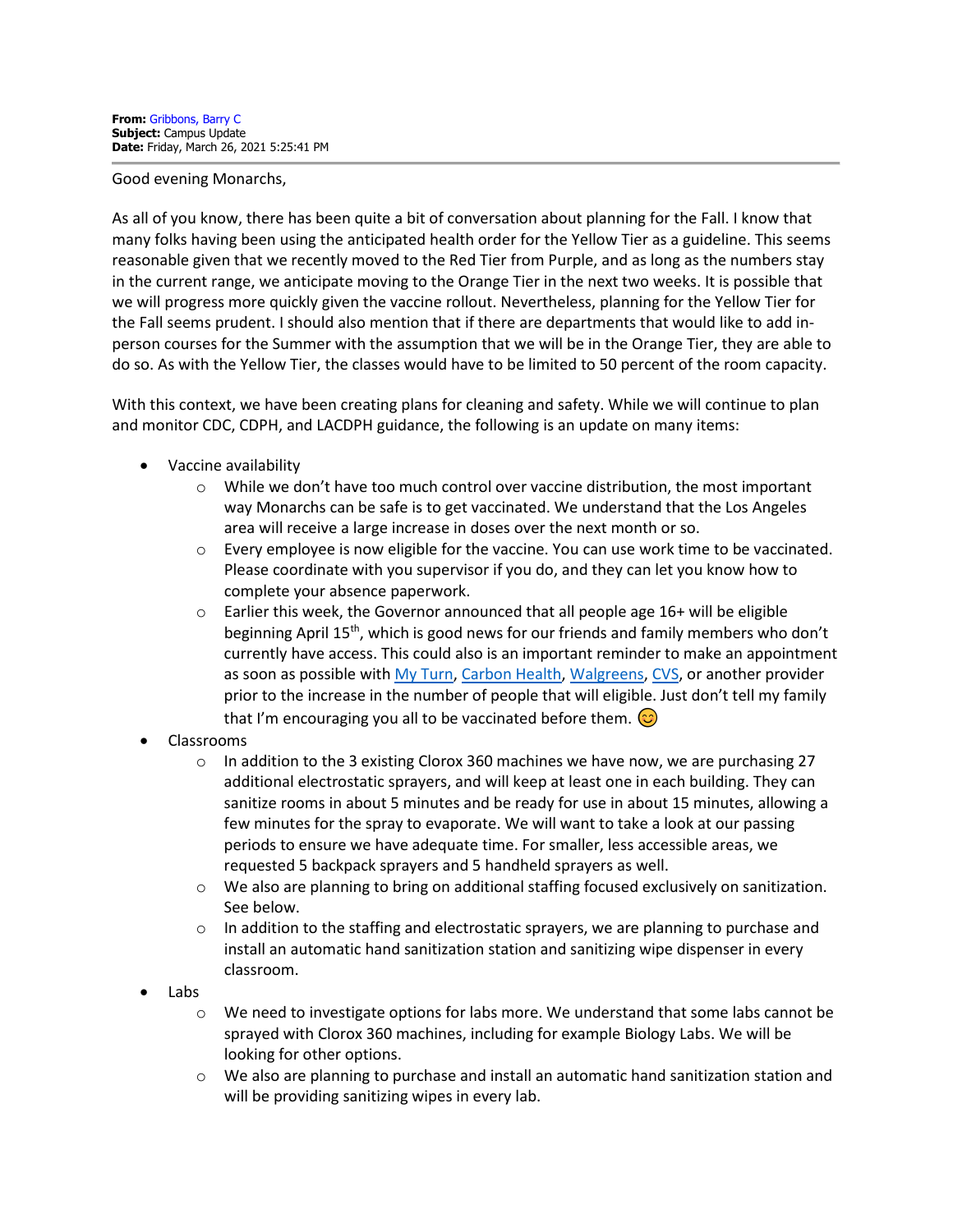- HVAC Systems
	- o Many buildings currently have MERV 13 filters or better, which help trap particles or droplets that can carry viruses and bacteria. All of these filters are currently being replaced. Many buildings also have UV lights in the HVAC systems, or draw fresh air from outside rather than recirculating air.
	- o We also are planning to replace all permanent buildings with MERV 13 filters and not use temporary buildings (modular or bungalows) for instruction. Note that most of the remaining bungalows are being removed, including 80 to 85. The only remaining ones will be Admin 1, 2, and 3.
	- $\circ$  Additionally, we are investigating whether or not there would be a benefit of adding UV lights to the HVAC systems. We're not sure if there would be a benefit, but we do have plenty of resources to make the addition if it is beneficial.
- PPE
	- $\circ$  We currently have hundreds of thousands of face masks as well as more than 1,000 bottles of hand sanitizer as part of the California Office of Emergency Services shipment last spring.
	- $\circ$  We are purchasing additional gloves and face shields for anyone who might want them.
- Plexiglass
	- $\circ$  We have purchased some Plexiglass and are planning to purchase more. We are currently looking into which locations could use it. While we haven't decided to open service counters, if they were to reopen they would likely be good places to add plexiglass until the pandemic is over.
- **Stanchions** 
	- o Given the layout of some classified staff workstations, we also are investigating purchasing stanchions to ensure that people remain six feet from classified staff work areas.
- Staffing for sanitization
	- o We are currently looking into options for substantially increasing staffing on both A shift and B shift who will be responsible for sanitization only. There will certainly be an increase in need for the Fall semester, and until the pandemic is over, and we want to hire additional staffing to meet this need.

In addition to these plans, there were a few other related questions that have been asked:

- If faculty are double masking, are there options for buying sound projection systems?
	- $\circ$  Yes, we are looking into options. I understand that about 30 classrooms have already been upgraded to accommodate wireless microphones. We are looking into other options for other spaces and are happy to purchase anything needed once identified.
- What should can be done if a student refuses to wear a mask?
	- $\circ$  Early in the pandemic, the District issued [a Safety Advisory](http://laccd.edu/About/News/Documents/Safety-Advisories/Safety%20Advisory%20-%20Faculty%20Guidance%20Regarding%20Facial%20Coverings%20and%20PPE%20for%20Completion%20of%20Spring%202020%20and%20Fall%202020%20Classes.pdf) that provides good guidance.
- What guidance can be provided for instruction with choirs or Music classes with air instruments?
	- $\circ$  While there is some current guidance on this and some possibilities with using Plexiglass, we are looking into this more.
- What happens if the County moves from Yellow to Orange or Red?
	- $\circ$  Generally, there is no difference in the current guidance for Yellow and Orange related to colleges and universities offering classes. However, if the County were to move to the Red Tier, we would need to follow the more restrictive health orders.